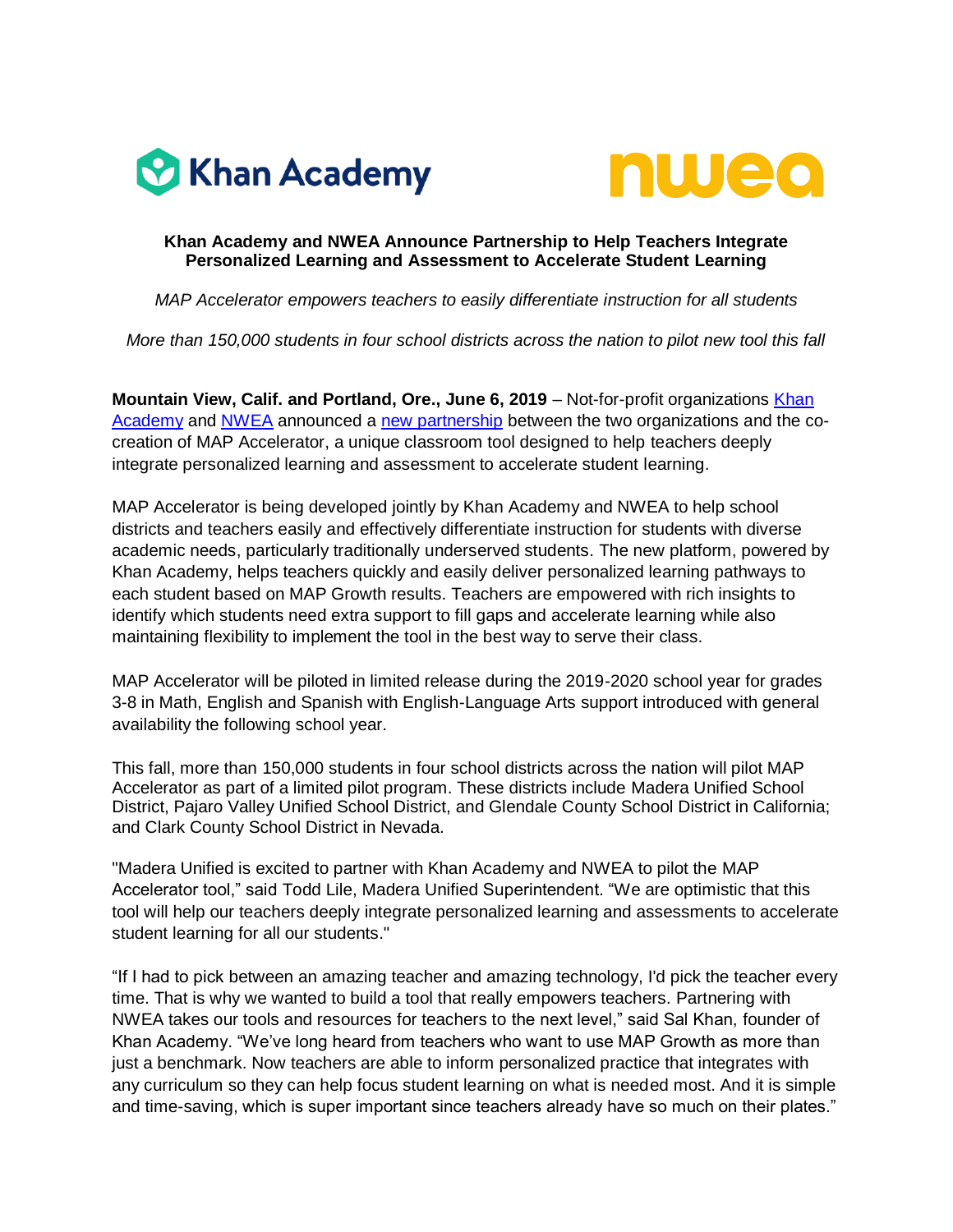"Khan Academy is a truly innovative organization with a mission very similar to ours. Our partnership helps teachers make better decisions about the next instructional step for every student through a close connection between MAP Growth assessment results and suggested Khan instructional resources," said Chris Minnich, CEO of NWEA. "Teacher-informed and teacher-driven, MAP Accelerator enables students to focus on their own needs, and empowers teachers to support them every step of the way with actionable data."

[MAP Growth](https://www.nwea.org/map-growth/) provides a precise measurement of a student's academic performance and growth. As a computer-adaptive assessment, it adjusts to each student's responses to provide individual personalized results about what each student knows, and is ready to learn next whether on, above, or below grade level. MAP Growth assessment is taken three times a year by 11 million students in grades K-12 for Math, English-Language Arts and Science.

Khan Academy's mastery learning system is a trusted online learning resource for teachers, providing access to high-quality, standards-aligned content that helps to unlock student potential.

In a [recent study,](https://docs.google.com/document/d/1Z4sufy2kJJef01_af6kQkyM5Mp8MvIhpxn8bLhywCu4/edit?usp=sharing) the Centennial School District near Philadelphia reported that middle school students who spent at least 30 minutes per week doing mastery learning on Khan Academy had 33 percent higher growth on the MAP Growth mathematics assessment compared to students who used Khan Academy for less than 15 minutes per week.

**\*\*\***

To watch the announcement video, visit [www.nwea.org/khan-partnership](http://www.nwea.org/khan-partnership)

## **Media contacts**

Rachel E. Cooke, [rachel@khanacademy.org](mailto:rachel@khanacademy.org) Hugh Fournier, [hugh.fournier@nwea.org](mailto:hugh.fournier@nwea.org)

## **About Khan Academy**

Khan Academy is a  $501(c)(3)$  nonprofit organization with the mission of providing a free worldclass education for anyone, anywhere. Khan Academy's mastery learning system and content platform includes thousands of exercises, videos, and articles that covers a range of K-12 subjects and is always free for teachers, students, parents, and learners around the world. More than 200,000 teachers and 18 million learners use Khan Academy every month. Khan Academy relies upon donations from foundations, corporations, and individuals around the world. For more information, please visit [khanacademy.org,](http://www.khanacademy.org/) or join us on [Facebook,](https://www.facebook.com/khanacademy/) [Twitter,](https://twitter.com/KhanAcademy) or [Instagram.](https://www.instagram.com/khanacademy/)

## **About NWEA**

 $NWEA<sup>®</sup>$  is a mission-driven, not-for-profit organization that supports students and educators worldwide by creating assessment solutions that precisely measure growth and proficiency and provide insights to help tailor instruction. For more than 40 years, NWEA has developed innovative Pre-K–12 assessments, professional learning that fosters educators' ability to